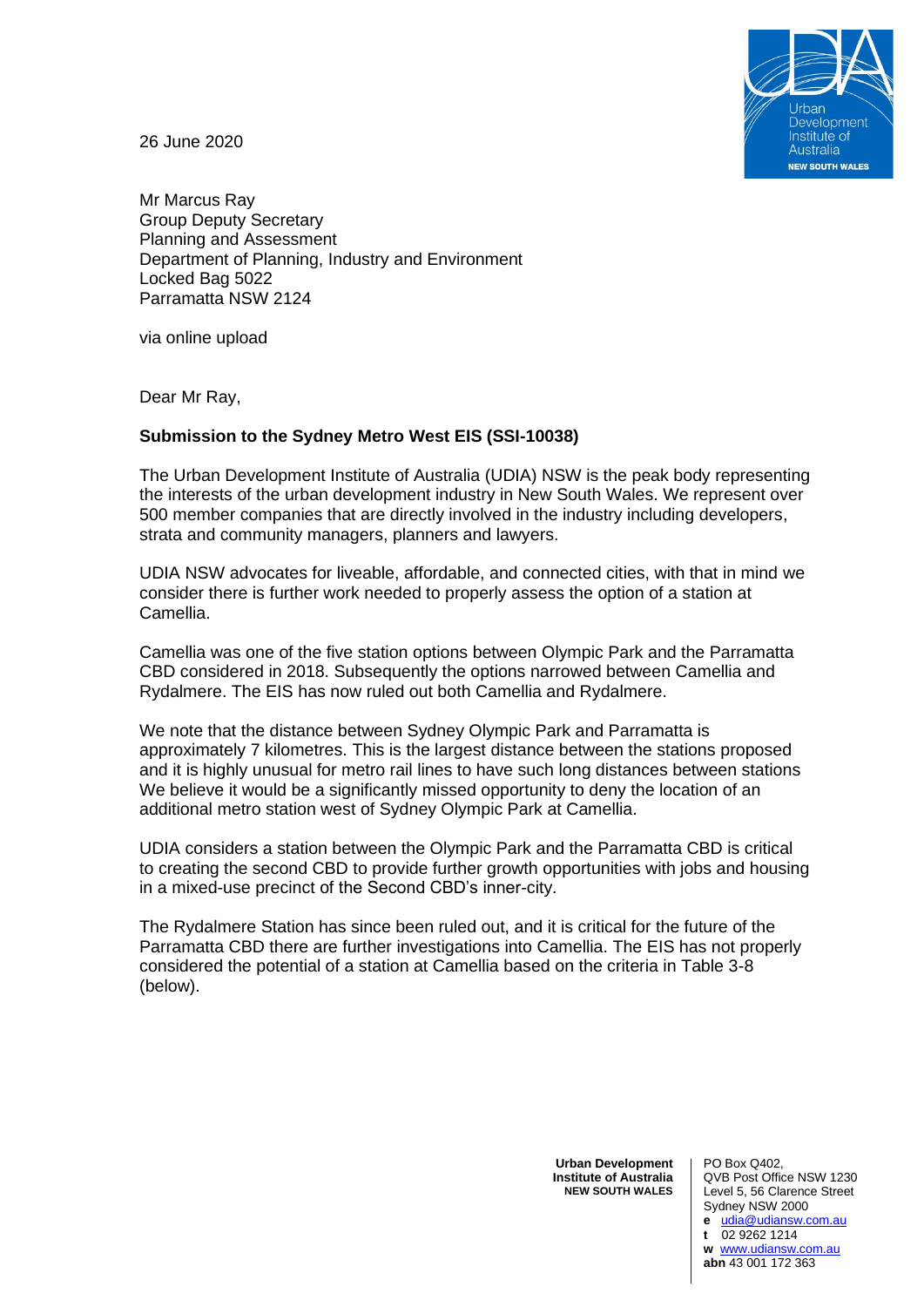Table 3-8: Performance of station options between Parramatta and Sydney Olympic Park against the network objectives

|                                | <b>Evaluation criteria</b> |                                                          |                        |                                 |                                             |                         |                                        |  |
|--------------------------------|----------------------------|----------------------------------------------------------|------------------------|---------------------------------|---------------------------------------------|-------------------------|----------------------------------------|--|
| <b>Station location option</b> | Customer<br>benefits       | and<br>alignment<br>Strategic<br>transpor<br>use<br>land | Productivity<br>& jobs | <b>Housing</b><br><b>Viddns</b> | placemaking<br>య<br>renewal<br><b>Urban</b> | integratio<br>Transport | Deliverability<br>& value<br>for money |  |
| Rydalmere                      |                            |                                                          |                        |                                 |                                             |                         |                                        |  |
| Camelia                        |                            |                                                          |                        |                                 |                                             |                         |                                        |  |
| Rosehill                       |                            |                                                          |                        |                                 |                                             |                         |                                        |  |
| <b>Silverwater East</b>        |                            |                                                          |                        |                                 |                                             |                         |                                        |  |
| <b>Silverwater West</b>        |                            |                                                          |                        |                                 |                                             |                         |                                        |  |

UDIA NSW disputes the assessment of Camellia's merits across various evaluation criteria. There is strong support from stakeholders and Council for a station at Camellia and we believe it has strategic alignment. Camellia has the potential to help catalyse Parramatta as a super-hub and decisions of this type of city-defining infrastructure cannot be done in isolation. In relation to the criteria we make the following comments:

| <b>Criteria</b>                                            | <b>UDIA Comment</b>                                                                                                                                                                                                                                                                                                                                                                                                                                                                                                                                                                                                                                                                                                                                                                                                                                                                                                                                                                                                                                                                      |
|------------------------------------------------------------|------------------------------------------------------------------------------------------------------------------------------------------------------------------------------------------------------------------------------------------------------------------------------------------------------------------------------------------------------------------------------------------------------------------------------------------------------------------------------------------------------------------------------------------------------------------------------------------------------------------------------------------------------------------------------------------------------------------------------------------------------------------------------------------------------------------------------------------------------------------------------------------------------------------------------------------------------------------------------------------------------------------------------------------------------------------------------------------|
| <b>Strategic</b><br><b>Land Use and</b><br><b>Planning</b> | UDIA sees clear strategic land use planning and transport alignment<br>for a Sydney Metro West station at Camellia. The City of<br>Parramatta's executive leadership and elected councillors express a<br>strong preference for a station at Camellia, and the Council's Local<br>Strategic Planning Statement, as endorsed by the Greater Sydney<br>Commission, highlights the critical importance of Camellia Town<br>Centre to Parramatta as a future centre which could provide 5,000<br>jobs and 10,000 dwellings.<br>Camellia holds the long-term potential to strategically extend the<br>footprint of the Parramatta CBD by rezoning employment lands as<br>exhibited by DPIE in 2018 as a 'Planned Precinct'. This would<br>broaden Camellia's economic base and facilitate the transition<br>towards an integrated mixed-use employment and residential hub,<br>including a high-density town centre focussed core of knowledge<br>intensive jobs in commercial office floorspace and advanced<br>manufacturing et.al. in other employment facilities across the<br>peninsula. |
| <b>Productivity</b><br>and Jobs                            | Research by Value Advisory Partners - Sydney Employment Lands<br>Study March 2020 commissioned by UDIA shows that by separating<br>out Rosehill in the SA2 statistics, industrial employment in Camellia<br>has fallen 92% from its peak in 1976, to only 1,600 jobs today. This<br>is below the number of jobs that existed in the 1930s and<br>employment in Camellia peaked in 1976.<br>Camellia is a prime example of derelict and underutilised land in<br>Greater Parramatta and provides a substantial opportunity for urban<br>renewal. The peninsula is large enough to accommodate multiple                                                                                                                                                                                                                                                                                                                                                                                                                                                                                    |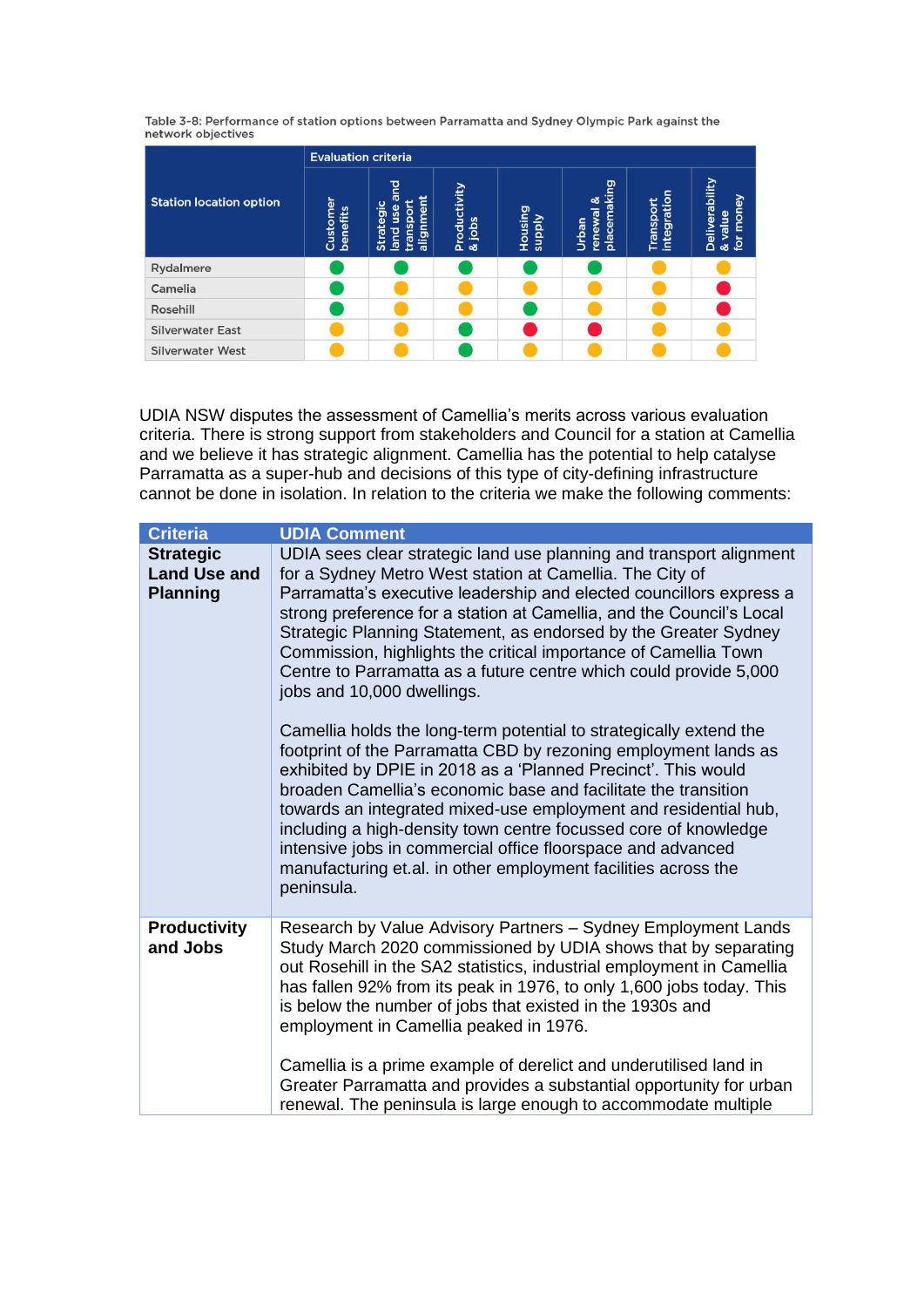|                                                           | uses at over 350 hectares, with the Town Centre only requiring circa<br>35 hectares at the North Western gateway.                                                                                                                                                                                                                                                                                                                                                                                                                                           |                                                                           |  |  |  |  |  |
|-----------------------------------------------------------|-------------------------------------------------------------------------------------------------------------------------------------------------------------------------------------------------------------------------------------------------------------------------------------------------------------------------------------------------------------------------------------------------------------------------------------------------------------------------------------------------------------------------------------------------------------|---------------------------------------------------------------------------|--|--|--|--|--|
|                                                           | Mixed-use urban renewal at Camellia has the potential to support an<br>additional 25-38,000 jobs.                                                                                                                                                                                                                                                                                                                                                                                                                                                           |                                                                           |  |  |  |  |  |
|                                                           |                                                                                                                                                                                                                                                                                                                                                                                                                                                                                                                                                             |                                                                           |  |  |  |  |  |
|                                                           | <b>Legend for included areas</b><br>45,000                                                                                                                                                                                                                                                                                                                                                                                                                                                                                                                  | Alternate approach over long term                                         |  |  |  |  |  |
|                                                           |                                                                                                                                                                                                                                                                                                                                                                                                                                                                                                                                                             | Scenario 1-<br>Nopotential                                                |  |  |  |  |  |
|                                                           | 40,000<br>35,000                                                                                                                                                                                                                                                                                                                                                                                                                                                                                                                                            | with continuous<br>jobs lost<br>interventions*                            |  |  |  |  |  |
|                                                           |                                                                                                                                                                                                                                                                                                                                                                                                                                                                                                                                                             |                                                                           |  |  |  |  |  |
|                                                           | 30,000                                                                                                                                                                                                                                                                                                                                                                                                                                                                                                                                                      |                                                                           |  |  |  |  |  |
|                                                           | 25,000<br>Jobs<br>Peak of 20,000                                                                                                                                                                                                                                                                                                                                                                                                                                                                                                                            |                                                                           |  |  |  |  |  |
|                                                           | jobs in 1976<br>20,000                                                                                                                                                                                                                                                                                                                                                                                                                                                                                                                                      | Alternate approach over short term                                        |  |  |  |  |  |
|                                                           | 15,000                                                                                                                                                                                                                                                                                                                                                                                                                                                                                                                                                      | Scenario 1-                                                               |  |  |  |  |  |
|                                                           | 10,000                                                                                                                                                                                                                                                                                                                                                                                                                                                                                                                                                      | interventions*<br>Potentially<br>truncated at<br>25,000 jobs lost<br>2035 |  |  |  |  |  |
|                                                           | 5,000                                                                                                                                                                                                                                                                                                                                                                                                                                                                                                                                                       | <b>GSC Approach</b>                                                       |  |  |  |  |  |
|                                                           | $\overline{O}$                                                                                                                                                                                                                                                                                                                                                                                                                                                                                                                                              | <b>Base Case</b><br>Potentially                                           |  |  |  |  |  |
|                                                           | Minimal<br>38,000 jobs lost<br>G3, Gh, G3, G6, G1, G8, G9, G0, G7, G1, G3, G4, G2,<br>interventions                                                                                                                                                                                                                                                                                                                                                                                                                                                         |                                                                           |  |  |  |  |  |
|                                                           | Source: Value Advisory Partners historical analysis and forecasts of ABS data<br>* Using the Employment Lands Transformation Model to develop recommended interventions                                                                                                                                                                                                                                                                                                                                                                                     |                                                                           |  |  |  |  |  |
|                                                           |                                                                                                                                                                                                                                                                                                                                                                                                                                                                                                                                                             |                                                                           |  |  |  |  |  |
|                                                           |                                                                                                                                                                                                                                                                                                                                                                                                                                                                                                                                                             |                                                                           |  |  |  |  |  |
| <b>Housing</b><br><b>Supply</b>                           | Council's Local Strategic Planning Statement identifies the potential<br>to support 3,500 dwellings, while noting dwelling capacity is subject<br>to the State Government's response to the GSC's GPOP PIC.<br>Large consolidated precincts with station access have substantial<br>potential for urban renewal and to deliver housing supply. There are<br>examples in Hong Kong of metro catalysing development. Similar<br>examples leveraging existing rail have occurred in Sydney,<br>particularly the Rhodes Peninsula which has offered substantial |                                                                           |  |  |  |  |  |
|                                                           | rehabilitation and renewal opportunities.                                                                                                                                                                                                                                                                                                                                                                                                                                                                                                                   |                                                                           |  |  |  |  |  |
| <b>Urban</b><br><b>Renewal and</b><br><b>Place Making</b> | Camellia holds the potential to strategically extend the Parramatta<br>CBD by rezoning employment lands north and immediately east of<br>the Rosehill Racecourse. This would broaden the Camellia<br>peninsula's economic base and facilitate the transition towards an<br>integrated mixed-use employment and residential hub.                                                                                                                                                                                                                             |                                                                           |  |  |  |  |  |
|                                                           | This is an intergenerational placemaking opportunity to renew<br>derelict industrial land and create connections between the<br>Parramatta CBD, Rosehill Racecourse, Western Sydney University,<br>and the new high-density town centre at Camellia.                                                                                                                                                                                                                                                                                                        |                                                                           |  |  |  |  |  |
|                                                           | Without investment in rail and planning opportunities the peninsula<br>will likely remain unutilised remnant industrial land. The Value<br>Advisory Partners analysis identifies the urban renewal opportunity<br>that can come from a catalysed urban renewal.                                                                                                                                                                                                                                                                                             |                                                                           |  |  |  |  |  |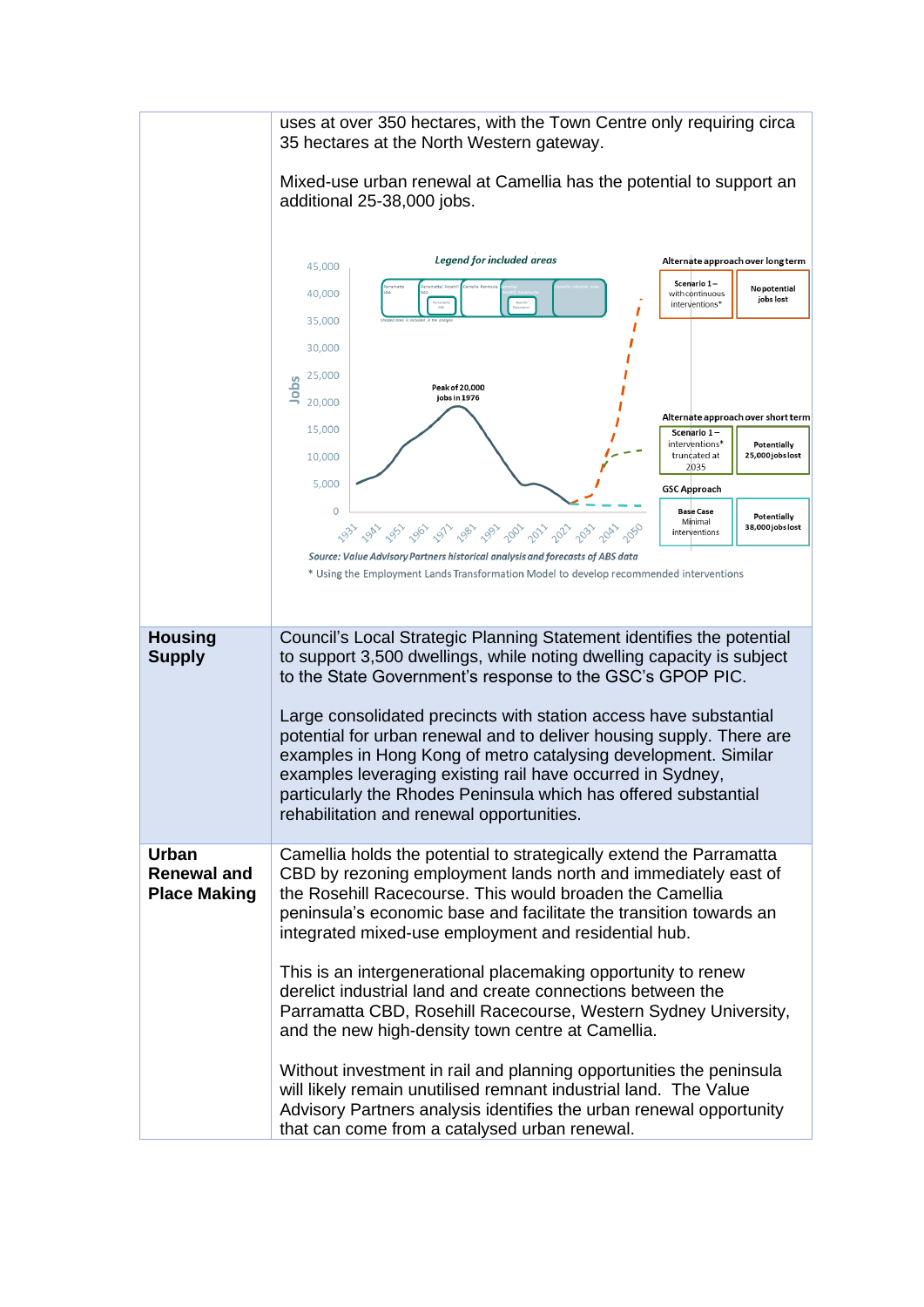|                                                        | 6.4                                                                                                                                                                                                                                                                                                                                                                                                                                                                                                                                                                                                                                                                   |                                                               | and Camellia Industrial Precinct - Scenario 1                               |                    |                                                                                     | Actions to achieve employment outcomes - Camellia/ Rosehill ex racecours <sup>@mmercial-in-confidence</sup>                                        |                                                                                                                                                                                         |                                                |  |  |
|--------------------------------------------------------|-----------------------------------------------------------------------------------------------------------------------------------------------------------------------------------------------------------------------------------------------------------------------------------------------------------------------------------------------------------------------------------------------------------------------------------------------------------------------------------------------------------------------------------------------------------------------------------------------------------------------------------------------------------------------|---------------------------------------------------------------|-----------------------------------------------------------------------------|--------------------|-------------------------------------------------------------------------------------|----------------------------------------------------------------------------------------------------------------------------------------------------|-----------------------------------------------------------------------------------------------------------------------------------------------------------------------------------------|------------------------------------------------|--|--|
|                                                        |                                                                                                                                                                                                                                                                                                                                                                                                                                                                                                                                                                                                                                                                       |                                                               | <b>Employment Trend</b>                                                     |                    |                                                                                     | To achieve market driven growth to 2050, the Camellia/ Rosehill area and<br>Camellia Industrial Precinct would require interventions over time:    |                                                                                                                                                                                         |                                                |  |  |
|                                                        |                                                                                                                                                                                                                                                                                                                                                                                                                                                                                                                                                                                                                                                                       |                                                               | <b>Decay</b><br><b>Stable</b>                                               |                    | Growth                                                                              | Year                                                                                                                                               | <b>Recommended interventions</b><br>Outcome                                                                                                                                             |                                                |  |  |
|                                                        |                                                                                                                                                                                                                                                                                                                                                                                                                                                                                                                                                                                                                                                                       | <b>Market</b>                                                 |                                                                             |                    | 2050                                                                                | 2020                                                                                                                                               | Ascertain investment to recalibrate to market<br>requirement<br>Planning changes to reduce constraints and place<br>based enhancements<br>Funding - Multi Source and<br>Land Use Change | Repurpose land and<br>drive development        |  |  |
|                                                        | Level of Intervention                                                                                                                                                                                                                                                                                                                                                                                                                                                                                                                                                                                                                                                 | <b>Facilitate</b><br>(in addition to<br>Market approach)      |                                                                             | Scenario 1<br>2035 | 2045                                                                                | 2025                                                                                                                                               | Ascertain investment to recalibrate to market<br>requirement<br>Planning changes to reduce constraints and place<br>based enhancements<br>Funding - Multi Source and<br>Land Use Change | Repurpose land and<br>drive development        |  |  |
|                                                        |                                                                                                                                                                                                                                                                                                                                                                                                                                                                                                                                                                                                                                                                       |                                                               |                                                                             |                    | 2040                                                                                | 2030                                                                                                                                               | Monitor delivery and maintain market appeal<br>Place based enhancements<br>Funding - Multi Source                                                                                       | Continually driving<br>development             |  |  |
|                                                        |                                                                                                                                                                                                                                                                                                                                                                                                                                                                                                                                                                                                                                                                       | Catalyse<br>(in addition to<br><b>Facilitate</b><br>approach) | 2020<br>U)<br>20                                                            | 2030               |                                                                                     | 2035                                                                                                                                               | Monitor delivery and maintain market appeal<br>Place based enhancements                                                                                                                 | Improving market<br>attractiveness             |  |  |
|                                                        |                                                                                                                                                                                                                                                                                                                                                                                                                                                                                                                                                                                                                                                                       | Base to 2050                                                  | Assumption: That 65 per cent or more of the land is used for employment. If |                    | 2040<br>2045                                                                        | Review to ensure all stakeholder needs are met<br>Strategic policy review for aligned objectives<br>Review to ensure all stakeholder needs are met | Moderate market<br>growth<br>Market driven growth                                                                                                                                       |                                                |  |  |
|                                                        |                                                                                                                                                                                                                                                                                                                                                                                                                                                                                                                                                                                                                                                                       | C Value Advisory Partners. 2018-2020.                         | 'stable market phase', where employment steadies.                           |                    | residential takes more than 35 per cent of the land then Camellia would move into a | 87                                                                                                                                                 |                                                                                                                                                                                         | Urban Development Institute of Australia (NSW) |  |  |
|                                                        | More broadly there is the potential to create a Parramatta super hub<br>from Westmead to Camellia creating an integrated urban area that<br>would be similar in size to the existing Sydney CBD. This would<br>further enhance the potential for Parramatta to be a genuine CBD, as<br>well as creating greater opportunities for the 30-minute city.<br>Parramatta is the Central River City – the second city in the<br>Metropolis of Three cities Regional Plan for Sydney. A Metro rail<br>station at Camellia can enhance the place making potential of<br>greater access and engagement with the Parramatta River, including<br>the potential for Ferry access. |                                                               |                                                                             |                    |                                                                                     |                                                                                                                                                    |                                                                                                                                                                                         |                                                |  |  |
| <b>Transport</b><br><b>Integration</b>                 | The Parramatta Light Rail will have a stop at Camellia, which<br>provides an opportunity for interchange. There is also the possibility<br>of all-hours ferry access to the peninsula. Light Rail, Ferry, Mero, and<br>Buses creates the potential for four points of transport.<br>A station at Camellia would also improve the CBD commute for<br>passengers that will connect with the light rail, removing the need to<br>travel to the Parramatta CBD.                                                                                                                                                                                                           |                                                               |                                                                             |                    |                                                                                     |                                                                                                                                                    |                                                                                                                                                                                         |                                                |  |  |
| <b>Deliverability</b><br>and Value for<br><b>Money</b> | We understand the landowners on the Camellia Peninsula are<br>prepared to support the funding for the variation to include a station<br>at Camellia and that the additional track distance to move from the<br>current alignment to the northern side of Rosehill Gardens is only<br>minor.                                                                                                                                                                                                                                                                                                                                                                           |                                                               |                                                                             |                    |                                                                                     |                                                                                                                                                    |                                                                                                                                                                                         |                                                |  |  |

Camellia retains the possibility of achieving significant urban renewal, aligning with strategic planning objectives and other transport infrastructure investment. It is difficult to understand why Camellia has been discounted from consideration as a Metro Station location. UDIA believes the significant future city potential generated through an expanded Parramatta CBD would be the optimal pathway forward. As remnant industrial land located on a peninsula, it is also a site which would have the limited community opposition to large scale urban renewal construction works.